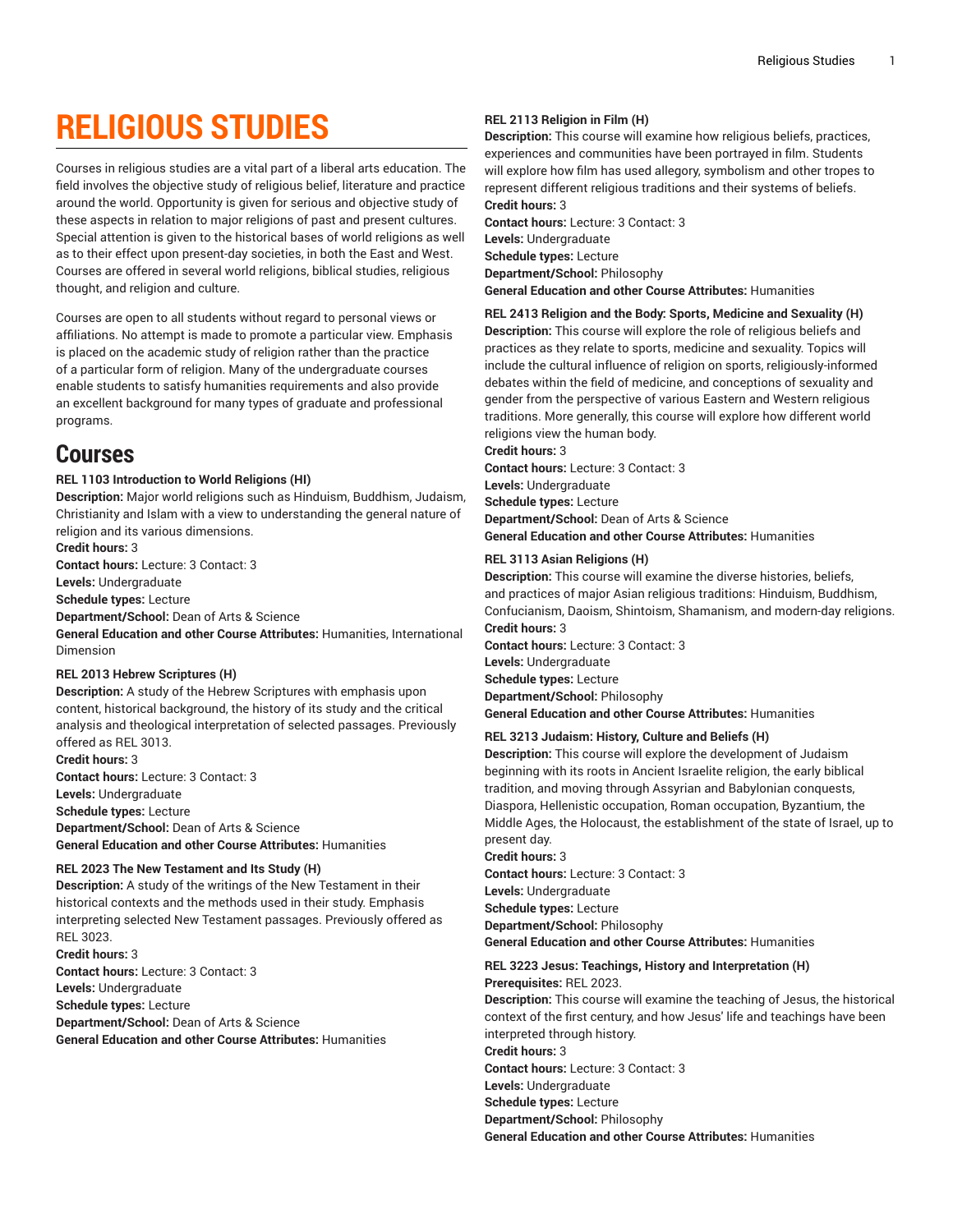#### **REL 3243 Paul and the Early Church (H)**

**Prerequisites:** REL 2023.

**Description:** The letters of Paul in their historical context with special emphasis on his theology and ethics.

**Credit hours:** 3

**Contact hours:** Lecture: 3 Contact: 3 **Levels:** Undergraduate

**Schedule types:** Lecture

**Department/School:** Dean of Arts & Science

**General Education and other Course Attributes:** Humanities

#### **REL 3313 Islam: History, Culture and Beliefs (H)**

**Description:** This course will examine the history, culture and beliefs of Islam, from its seventh century origins to modern times. **Credit hours:** 3 **Contact hours:** Lecture: 3 Contact: 3 **Levels:** Undergraduate **Schedule types:** Lecture **Department/School:** Philosophy **General Education and other Course Attributes:** Humanities

#### **REL 3423 Classic Christian Writings**

**Description:** A study of the primary source material from representative Christian authors scattered throughout two thousand years of church history, focusing on understanding the backgrounds from which the writings emerged, and grasping the writers' key ideas. Course previously offered as REL 4413.

**Credit hours:** 3 **Contact hours:** Lecture: 3 Contact: 3 **Levels:** Undergraduate **Schedule types:** Lecture **Department/School:** Philosophy

#### **REL 3513 Religious Experience (H)**

**Description:** This course will explore the nature of religious experience and what role it plays within different traditions. Modes of religious experience to be explored range from meditation and prayer to conversion experiences and mystical states of consciousness. **Credit hours:** 3

**Contact hours:** Lecture: 3 Contact: 3 **Levels:** Undergraduate **Schedule types:** Lecture **Department/School:** Philosophy **General Education and other Course Attributes:** Humanities

#### **REL 3543 Religion, Race and Social Justice (DH)**

**Description:** This course examines the role of religion in the history and understanding of race, as well as how religion has been leveraged in relation to challenges of social justice. **Credit hours:** 3 **Contact hours:** Lecture: 3 Contact: 3 **Levels:** Undergraduate **Schedule types:** Lecture

**Department/School:** Dean of Arts & Science

**General Education and other Course Attributes:** Diversity, Humanities

#### **REL 3573 The Religions of Native Americans (DH) Prerequisites:** REL 1103.

**Description:** Selected tribal worldviews, belief systems and religious ceremonies as depicted in oral traditions, songs, and literature. Emphasis on Northern and Southern Plains Indians. **Credit hours:** 3 **Contact hours:** Lecture: 3 Contact: 3 **Levels:** Undergraduate **Schedule types:** Lecture **Department/School:** Philosophy **General Education and other Course Attributes:** Diversity, Humanities

#### **REL 3713 Religion, Culture and Society**

**Prerequisites:** REL 1103, ANTH 2353, SOC 1113.

**Description:** An introduction to the scientific study of religion. Religious activity in both tribal and technological societies studied in the light of contemporary interpretations of culture and of social behavior. Same course as SOC 3713. **Credit hours:** 3

**Contact hours:** Lecture: 3 Contact: 3 **Levels:** Undergraduate **Schedule types:** Lecture **Department/School:** Philosophy

#### **REL 4033 American Christianity through the Colonial Period (H)**

**Description:** A study of the planting, development and spread of Christianity in America, beginning with the European roots and continuing through the colonial period up to c.1800. **Credit hours:** 3 **Contact hours:** Lecture: 3 Contact: 3 **Levels:** Undergraduate **Schedule types:** Lecture **Department/School:** Dean of Arts & Science **General Education and other Course Attributes:** Humanities

#### **REL 4050 Studies in Religion**

**Description:** Independent studies, seminars and courses on selected topics in religion. Offered for variable credit, 1-6 credit hours, maximum of 9 credit hours. **Credit hours:** 1-6

**Contact hours:** Contact: 1-6 Other: 1-6 **Levels:** Undergraduate **Schedule types:** Independent Study **Department/School:** Dean of Arts & Science

#### **REL 4113 The World of Islam: Cultural Perspectives (HI)**

**Description:** The cultural heritage of the world of Islam explored through its expression in the art, architecture, and literature of the Muslim peoples. **Credit hours:** 3 **Contact hours:** Lecture: 3 Contact: 3

**Levels:** Undergraduate

**Schedule types:** Lecture

**Department/School:** Dean of Arts & Science

**General Education and other Course Attributes:** Humanities, International Dimension